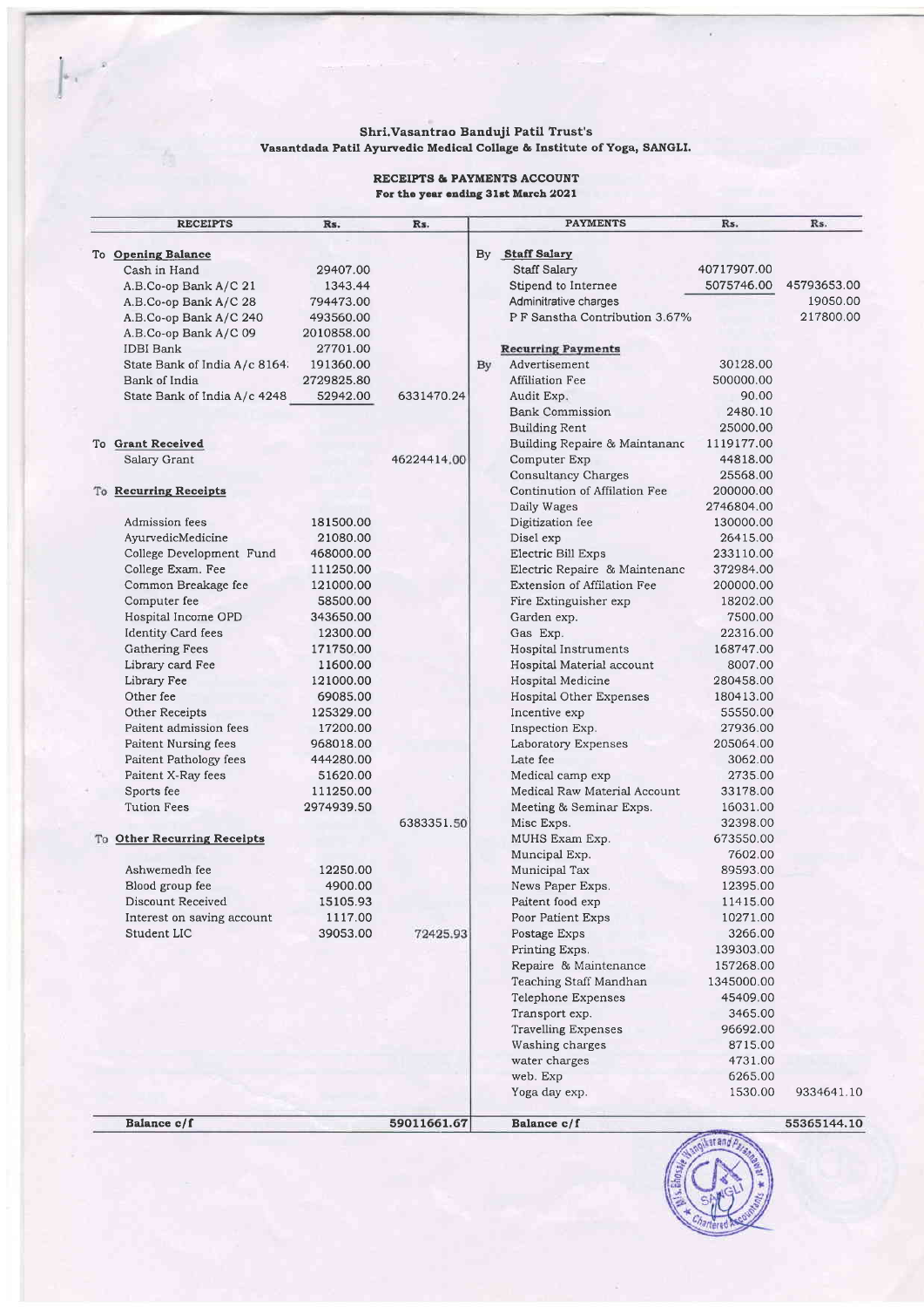| Balance b/f                                          |            | 59011661.67 |                        | Balance b/f                      |            | 55365144.10 |
|------------------------------------------------------|------------|-------------|------------------------|----------------------------------|------------|-------------|
|                                                      |            |             |                        | <b>Non Recurring Payment</b>     |            |             |
| To Non Recurring Receipt                             |            |             | By                     | A square software services       | 10000.00   |             |
|                                                      | 77189.00   |             |                        | A.R. Patil                       | 39956.00   |             |
| Akshay furniture                                     |            |             |                        | Aarvan Diagnostics               | 325000.00  |             |
| <b>B.C.Scholarship</b>                               | 1575696.00 |             |                        | Akshay furniture                 | 125000.00  |             |
| Cap fee                                              | 17400.00   |             |                        | B.C.Scholarship                  | 821468.50  |             |
| CGST                                                 | 81604.61   |             |                        | Balaji Sciendific                | 369127.00  |             |
| College Deposit                                      | 240000.00  |             |                        |                                  | 16110.00   |             |
| Deepak Kholkumbe                                     | 559128.00  |             |                        | C.C Tv exp.                      | 104400.00  |             |
| Degree Certificate Fee                               | 3000.00    |             |                        | Cap fee                          | 68967.13   |             |
| Exam form Fee                                        | 580.00     |             |                        | CGST                             | 5000.00    |             |
| Exam Fee                                             | 74700.00   |             |                        | College Deposit                  | 43150.00   |             |
| Gundhar lokapure                                     | 22090.00   |             |                        | Computers                        |            |             |
| I-Logic Software                                     | 15000.00   |             |                        | Degree Certificate Fee           | 18000.00   |             |
| Income Tax $(c)$                                     | 5615.00    |             |                        | Exam form Fee                    | 3480.00    |             |
| Instrument & Equipment                               | 10256.00   |             |                        | <b>Exam Fee</b>                  | 484650.00  |             |
| Internship Complition Cetifica                       | 64950.00   |             |                        | Furniture & Dead Stock           | 337255.00  |             |
| Library Deposit                                      | 96000.00   |             |                        | Gen X                            | 200000.00  |             |
| MUHS Mandhan                                         | 980750.00  |             |                        | Hospital Equipment               | 74310.00   |             |
| Munir Shaikh                                         | 23691.00   |             |                        | I-Logic Software                 | 13833.00   |             |
| PF Contribution 8.33%                                | 237600.00  |             |                        | Income Tax (c)                   | 6615.00    |             |
| Passing Certificate Fee                              | 1300.00    |             |                        | Internship Complition Cetificate | 12300.00   |             |
| Rahul Satale                                         | 42645.00   |             |                        | Inverter                         | 36500.00   |             |
| S. S. Contractor                                     | 32654.00   |             |                        | Library Deposit                  | 2000.00    |             |
| Salary Recovery                                      | 112609.00  |             |                        | Munir Shaikh                     | 20000.00   |             |
| Salary Rev.stamp                                     | 393.00     |             |                        | <b>Next Step Elevators</b>       | 250000.00  |             |
| <b>Sales</b>                                         | 1467468.78 |             |                        | P. F. Contribution 8.33%         | 217800.00  |             |
| Security deposit                                     | 1000.00    |             |                        | Passing Certificate Fee          | 7800.00    |             |
| SGST                                                 | 81604.61   |             |                        | Printer                          | 11000.00   |             |
| Shital Kaythekar HUF                                 | 118234.00  |             |                        | Projector                        | 64495.00   |             |
| shrinath electrical                                  | 331439.00  |             |                        | Purchese                         | 1214731.67 |             |
| siraj multani                                        | 208500.00  |             |                        | Rahul Satale                     | 15000.00   |             |
| Umesh Kamble                                         | 124700.00  |             |                        | Salary Recovery                  | 253852.00  |             |
| Univercity Development Fund                          | 2450.00    |             |                        | <b>SGST</b>                      | 68967.13   |             |
| University Eligiblity Fees                           | 127400.00  |             |                        | shrinath electrical              | 200000.00  |             |
|                                                      | 490.00     |             |                        | Siddhai Sales                    | 100000.00  |             |
| University Emergency Fees<br><b>V.B. Patil Trust</b> | 2900000.00 |             |                        | siraj multani                    | 200000.00  |             |
|                                                      | 31720.00   | 9669857.00  |                        | suyog agency                     | 1642.00    |             |
| Yallappa awale                                       |            |             |                        | Umesh Kamble                     | 225000.00  |             |
|                                                      |            |             |                        | Univercity Eligiblity Fee        | 159100.00  |             |
|                                                      |            |             |                        | Vaibhay Gurav                    | 56824.00   |             |
| To Contras                                           |            |             |                        |                                  | 30000.00   | 6213333.43  |
| Anesthesia Fee                                       | 146000.00  |             |                        | Yallappa awale                   |            |             |
| <b>Income Tax</b>                                    | 6232500.00 |             |                        |                                  |            |             |
| LIC premium                                          | 1302798.00 |             |                        | Other Contra                     |            | 12689078.00 |
| paitent opration fee                                 | 162100.00  |             | By                     | (As Per List)                    |            |             |
| Professional Tax                                     | 168325.00  |             |                        |                                  |            |             |
| Society Installment                                  | 4618800.00 |             |                        | <b>Closing Balance</b>           |            |             |
| Student L I C                                        | 58555.00   | 12689078.00 | $\mathbf{B}\mathbf{v}$ | Cash in Hand                     | 28403.00   |             |
|                                                      |            |             |                        | A.B.Co-op Bank A/C 21            | 1343.44    |             |
|                                                      |            |             |                        | A.B.Co-op Bank A/C 28            | 794473.00  |             |
|                                                      |            |             |                        | A.B.Co-op Bank A/C 09            | 2431728.00 |             |
|                                                      |            |             |                        | A.B.Co-op Bank A/C 240           | 380160.00  |             |
|                                                      |            |             |                        | State Bank of India A/c 81643    | 49499.00   |             |
|                                                      |            |             |                        | IDBI Bank                        | 40916.00   |             |
|                                                      |            |             |                        | <b>Bank of India</b>             | 3057158.70 |             |
|                                                      |            |             |                        | State Bank of India A/c          | 319360.00  | 7103041.14  |
| Total                                                |            | 81370596.67 |                        | Total                            |            | 81370596.67 |
|                                                      |            |             |                        |                                  |            |             |

Date

The Cash on hand as at 31/3/2021 is Rs.28403/- and is in possession of cashier.

Prepared as per books of accounts For M/s. Bhosale, Wangikar & Parannawar

can B.D.Kulkarni (Wangikar)  ${\tt Partner}$ 

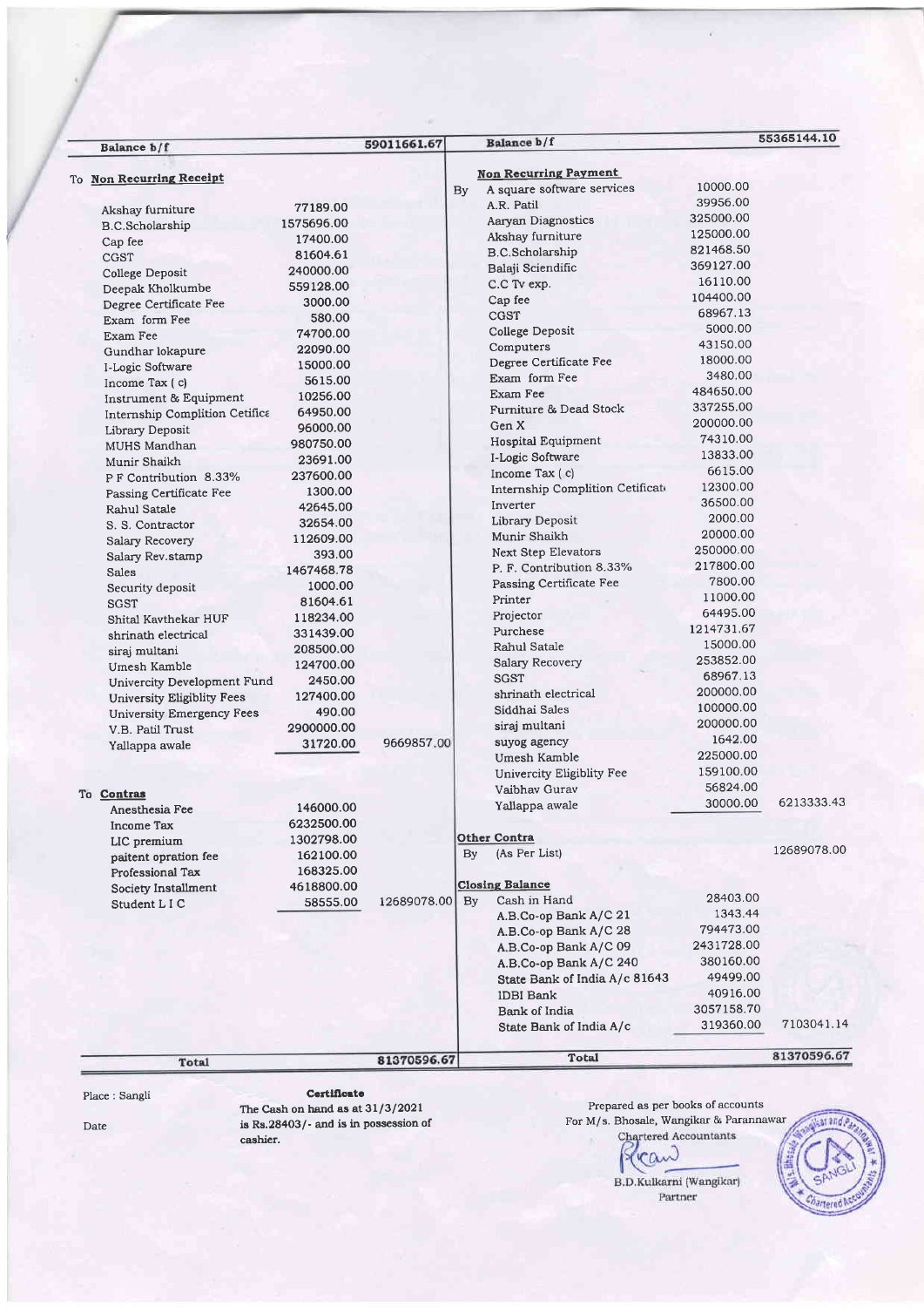## Shri.Vasantrao Banduji Patil Trust's Vasantdada Patil Ayurvedic Medical Collage & Institute of Yoga, SANGLI.

|                    | Rs.           |                      | Rs.        |
|--------------------|---------------|----------------------|------------|
| To Opening Balance | 653247.55     |                      |            |
| To Purchase        | 1214731.67 By | Sales                | 1467468.78 |
| To Surplus         | 922718.56By   | <b>Closing Stock</b> | 1323229.00 |
|                    | 2790697.78    |                      | 2790697.78 |

## Medicien Trading Account For the year ending 31st March 2O2L

## INCOME & EXPENDITURE ACCOUNT For the year ending 31st March 2O2L

| <b>EXPENDITURE</b><br>Rs.     | Rs.            |    | <b>INCOME</b>                       | Rs. | Rs.         |
|-------------------------------|----------------|----|-------------------------------------|-----|-------------|
| To Salary & Wages             | 45793653.00 By |    | <b>Salary Grants</b>                |     | 46224414.00 |
| To, P.F. Sanstha Contribution | 217800.00 By   |    | <b>Recurring Receipts</b>           |     | 6383351.50  |
| To Adminitrative charges      | 19050.00 By    |    | Other Receipts                      |     | 72425.93    |
| To Recurring Payment          | 9334641.10 By  |    | Surplus from medeical<br>Department |     | 922718.56   |
| To Depreciation               | 564477.00      | Bv | Deficit                             |     | 2326711.11  |
|                               |                |    |                                     |     |             |
|                               | 55929621.10    |    |                                     |     | 55929621.10 |

Place: Sangli

Prepared as per books of accounts For M/s. Bhosale, Wangikar & Parannawar Chartered Accountants

 $ran$ 

Nangil

B.D.Kulkarni (Wangikar) Partener

Date :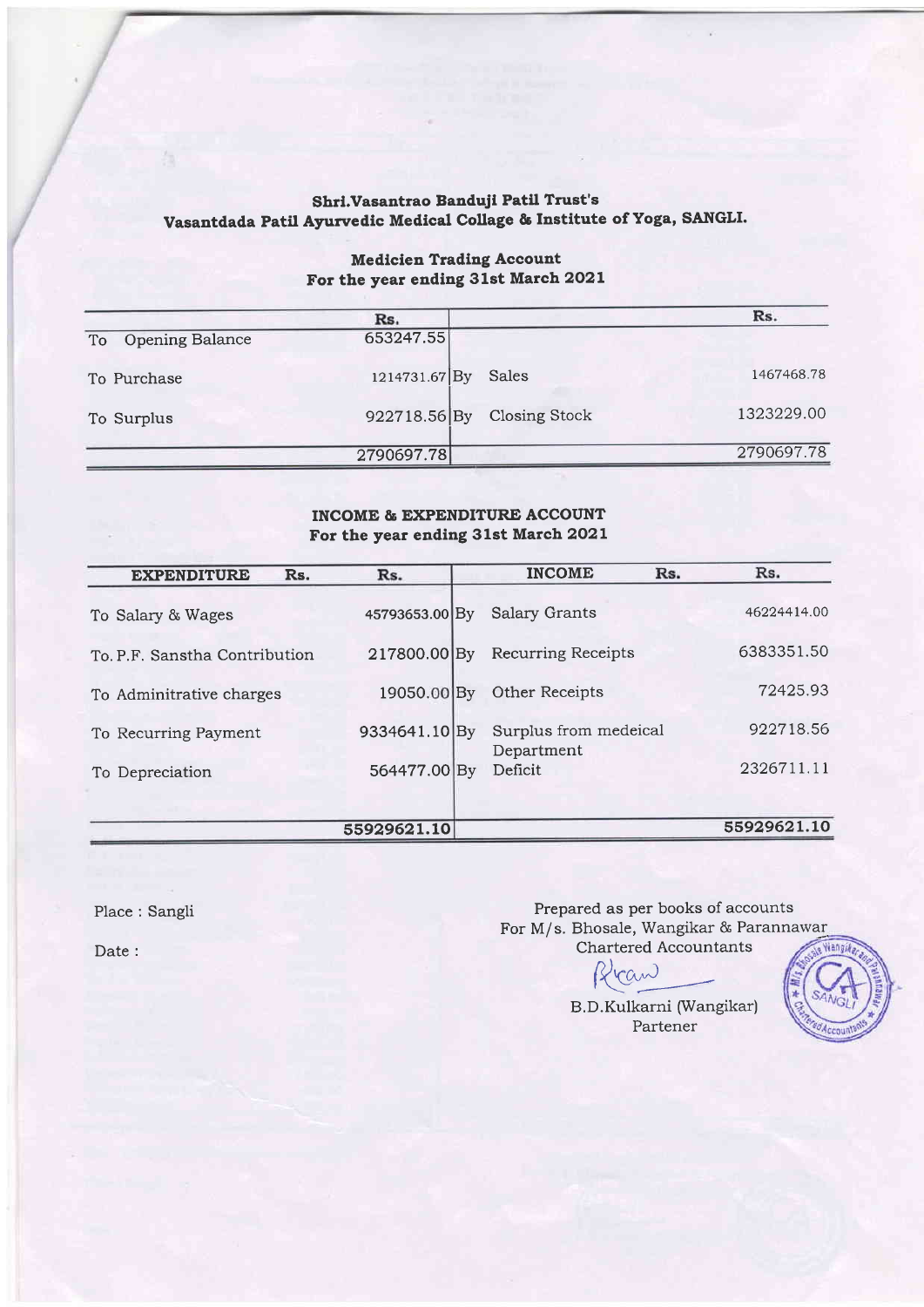#### Shri. Vasantrao Banduji Patil Trust's Vasantdada Patil Ayurvedic Medical Collage & Institute of Yoga, SANGLI. BALANCESHEET As on 31/03/2021

| <b>LIABILITIES</b>              |             | Rs.         | ASSETS                              |             |             |
|---------------------------------|-------------|-------------|-------------------------------------|-------------|-------------|
| <b>FUNDS</b>                    |             |             | <b>Fixed Assets</b>                 |             | Rs.         |
| Development Fund                |             | 1199100.00  | (As Per Schedule)                   |             |             |
| VPAMC Development Fund          |             | 771897.00   |                                     |             | 3539941.00  |
| V.B. Patil Trust<br>Op. Balance |             |             | Investments                         |             |             |
| Add C.Y                         | 20252046.76 | 23152046.76 | Janardhan Tamhankar                 | 1000.00     |             |
|                                 | 2900000.00  |             | S.D.Gadgil                          | 5000.00     | 6000.00     |
| <b>DEPOSITS</b>                 |             |             |                                     |             |             |
| Collage Deposit                 |             |             | <b>Receivables</b>                  |             |             |
| Library Deposit                 | 2359300.00  |             | D.B.shinde                          | 7200.00     |             |
| Tender Deposit                  | 674035.00   |             | Garden anamat                       | 21000.00    |             |
| Other Deposit                   | 51990.00    |             | Dr. D.D. Kelgaonkar                 | 21500.00    |             |
| Security Deposit                | 110530.00   |             | Dr. A.H. Nandeshwar                 | 4000.00     |             |
|                                 | 31359.00    | 3227214.00  | Mr. A.R. Patil                      | 27475.00    |             |
| Prize Fund                      |             |             | Nanaso patil                        | 189803.00   |             |
| Janardan Tamhankar              | 1000.00     |             | Gen X                               | 200000.00   |             |
| S.D.Gadgil                      | 5000.00     |             | Next Step Elevator                  | 250000.00   |             |
|                                 |             | 6000.00     | Siddhaai Sales & Service            | 100000.00   | 852678.00   |
| Paybles                         |             |             | Univercity Eligibility fee          | 31700.00    |             |
| B.C. Scholarship                | 3618405.00  |             |                                     |             |             |
| Add C.Y                         | 1575696.00  |             | <b>Deposits</b>                     |             |             |
|                                 | 5194101.00  |             | Water Deposit                       | 950.00      |             |
| Less: Paid                      | 821468.50   | 4372632.50  | Telephone Deposit                   | 7850.00     |             |
|                                 |             |             | Electric Deposit                    | 42040.00    |             |
| Akshry Furniture                | 82911.00    |             | Gas Cylinder Deposit                | 8100.00     | 58940.00    |
| Aryaa Ayurvedics                | 1002.00     |             | <b>Medicine Stock</b>               |             |             |
| Deepak Kholkumbhe               | 59128.00    |             |                                     |             | 1323229.00  |
| Dr. Bidkar A.A.                 | 27036.00    |             |                                     |             |             |
| Exam Fee                        | 1450.00     |             | Cash & Bank Balance<br>Cash in Hand |             |             |
| <b>GST</b>                      | 13442.76    |             |                                     | 28403.00    |             |
| Gundhar lokapure                | 24440.00    |             | A.B.Co-op Bank A/C 21               | 1343.44     |             |
| I-logic Software                | 7500.00     |             | A.B.Co-op Bank A/C 28               | 794473.00   |             |
| Intership com.certificate       | 62900.00    |             | A.B.Co-op Bank A/C 240              | 380160.00   |             |
| Krishna Agencies                | 800.00      |             | A.B.Co-op Bank A/C 09               | 2431728.00  |             |
| M.U.H.S. Mandhan                | 980750.00   |             | <b>IDBI</b> Bank                    | 40916.00    |             |
| M.U.H.S. N.S.S.                 | 22500.00    |             | State Bank of India A/c 4248        | 319360.00   |             |
| M/s Kumar Chemical              | 4542.00     |             | Bank of India                       | 3057158.70  |             |
| MUHS exam pay                   | 5620.00     |             | State Bank of India A/c 1643        | 49499.00    | 7103041.14  |
| Munir Sheikh                    | 3691.00     |             |                                     |             |             |
| National merit Scholarship      | 900.00      |             |                                     |             |             |
| Non- Practice Allowance         | 17049.00    |             | Income & Exp. A/c.                  |             |             |
| P.F. Contribution 8.33%         | 19800.00    |             |                                     |             |             |
| P.T.C Scholarship               | 3000.00     |             | <b>Balance</b>                      | 19399231.77 |             |
| Rahul Satale                    | 27645.00    |             | Add: Deficit as per I & E A/C       | 2326711.11  |             |
| S. N. Pharma                    | 1553.00     |             |                                     |             | 21725942.88 |
| S. S. Cotractor                 | 32654.00    |             |                                     |             |             |
| Salary Rev. Stamp               | 722.00      |             |                                     |             |             |
| Shital Kavathekar               | 60482.00    |             |                                     |             |             |
| Shital Kavathekar (HUF)         | 118234.00   |             |                                     |             |             |
| Shradha Medical                 | 305.00      |             |                                     |             |             |
| Shree Krishna Ayurvedik Me      | 480.00      |             |                                     |             |             |
| Shri J.B. Kamble                | 1000.00     |             |                                     |             |             |
| Shrinath Electrical             | 99657.00    |             |                                     |             |             |
| Siraj M. Multani                | 68952.00    |             |                                     |             |             |
| Spandan Pharma                  | 580.00      |             |                                     |             |             |
| Sudhir enterprises              | 598.00      |             |                                     |             |             |
| Sunrise Enterprises             | 1103.00     |             |                                     |             |             |
| Trainee Stipend                 | 5200.00     |             |                                     |             |             |
| Umesh N. Kamble                 | 98962.00    |             |                                     |             |             |
| Univercity Delop.Fund           | 2450.00     |             |                                     |             |             |
| Univercity Emargancy fee        | 490.00      |             |                                     |             |             |
| Yallappa Awale                  | 21353.00    | 1880881.76  |                                     |             |             |
| Total Rs.                       |             | 34609772.02 | Total Rs.                           |             |             |
|                                 |             |             |                                     |             | 34609772.02 |

Note: Account are maintained on cash basis

Place: Sangli

Date:



B.D.Kulkarni (Wangikar) Partner